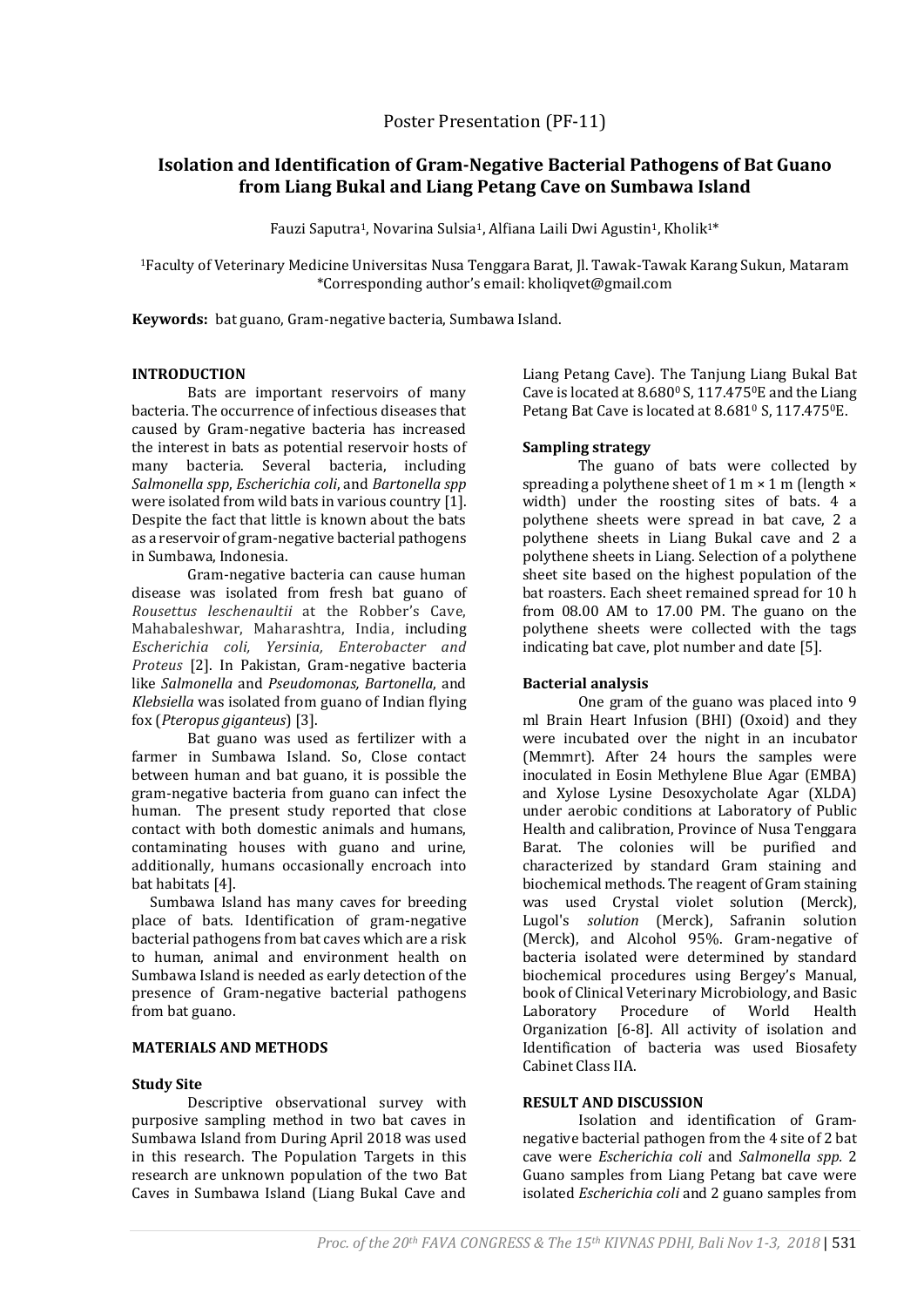Liang Bukal bat cave were isolated *Salmonella spp*. The colony characteristics and morphology of *E. coli* and *Salmonella* spp are summarized in Figure 1 and Table 1.



Figure 1. The Morphology colonies of *E. coli* and *Salmonella* spp

| Table 1. Colony characteristics and Morphology of |
|---------------------------------------------------|
| E. coli and Salmonella spp                        |

| of contractors of the contractors of $\mu$ |        |                 |                   |  |  |
|--------------------------------------------|--------|-----------------|-------------------|--|--|
| Location                                   | No of  | Gram-           | Colony            |  |  |
|                                            | Sample | Negative        | characteristics   |  |  |
|                                            |        | <b>Bacteria</b> | and               |  |  |
|                                            |        |                 | Morphology        |  |  |
|                                            |        |                 | (staining         |  |  |
|                                            |        |                 | Characters)       |  |  |
| Liang                                      | 2      | Escherichia     | Green metallic    |  |  |
| Bukal                                      |        | coli            | colonies, Gram    |  |  |
|                                            |        |                 | negative bacilli  |  |  |
| Liang                                      | 2      | Salmonella      | colonies.<br>Red  |  |  |
| Petang                                     |        | spp             | with<br>some      |  |  |
|                                            |        |                 | black<br>centers. |  |  |
|                                            |        |                 | negative<br>Gram  |  |  |
|                                            |        |                 | bacilli           |  |  |

Biochemical test of *Escherichia coli* were isolated of bat guano from Liang Bukal bat cave are summarized in Table 2.

| CHO fermentation and other<br>biochemical tests | Result        |
|-------------------------------------------------|---------------|
| Glucose fermentation                            | ÷             |
| Lactose fermentation                            | $\ddot{}$     |
| Indol production                                | $\ddot{}$     |
| Urea utility                                    |               |
| Simon Citrate Agar                              |               |
| Sulfide Indole Motilty Agar                     | $+ H2S$       |
| Triple Sugar Iron Agar                          | Alkaline/acid |

Biochemical test of *Salmonella* spp were isolated of bat guano from Liang Petang bat cave are summarized in Table 3.

In this study were isolated *E. coli* and Salmonella sp agree with the previous research that *E. coli* and Salmonella sp were isolated from faeces of *Myotis myotis* in Italia [9]

In the present study the isolated *E. coli*  organism fermented glucose, lactose with the production of both acid and gas, and the Indole test of were positive as reported by Buxton and Fraser 1977. In Gram's staining, the morphology of the E.

coli were pink, small rod shape, Gram negative bacilli which was supported by several authors [10]. The results of biochemical tests of *E. coli* agree with Daniela *et al.* [11] for isolates of *E. coli* from the short-nosed fruit bat in Malaysia.

| Table 3. Biochemical characteristics of E. coli |           |  |  |
|-------------------------------------------------|-----------|--|--|
| CHO fermentation and other                      | Result    |  |  |
| biochemical tests                               |           |  |  |
| Glucose fermentation                            | $\div$    |  |  |
| Lactose fermentation                            |           |  |  |
| Sucrose fermentation                            |           |  |  |
| Sorbitol fermentation                           |           |  |  |
| Indol production                                |           |  |  |
| Malonat                                         |           |  |  |
| Urea utiliy                                     |           |  |  |
| Simon Citrate Agar                              |           |  |  |
| Sulfide Indole Motilty                          | $+ H2S$   |  |  |
| Triple Sugar Iron Agar                          | Acid/Acid |  |  |

The result of biochemical test of *Salmonella* spp. in this study were fermented glucose and they did not ferment lactose and it gave negative result for Indol test agree with Bergey's Manual for identification of *Salmonella* spp.

Besides thus fact, Cave-dwelling bats can transmit bacterial pathogens to human population and environment by dropping their feces in water, fruit and another way. Based on study reported that bats are widespread in urban areas and come in close contact with both domestic animals and humans, contaminating houses with guano [4]. This mean that *E. coli* and *Salmonella* sp. of bat guano from Liang Bukal and Liang Petang cave can infect the farmer in Sumbawa Island.

#### **CONCLUSION**

*Escherichia coli* were isolated of bat guano of from Liang Bukal cave and *Salmonella* spp. were isolated of bat guano from Liang Petang cave. They can infect the farmer that use the guano for fertilizer in Sumbawa Island.

#### **ACKNOWLEDGMENTS**

The authors would like to thank Badan Kesatuan Bangsa dan Politik dalam Negeri (BAKESBANGPOLDAGRI) of Nusa Tenggara Barat Province for research permission. The authors would like to thank Laboratory of Public Health and calibration, Province of Nusa Tenggara Barat for helpful in isolation and identification of Gramnegative bacterial pathogens of bat guano from Liang Bukal and Liang Petang cave on Sumbawa Island.

#### **REFERENCES**

- [1] Allocati N, Masulli M, Alexeyev MF and Di Ilio C. 2013. Escherichia coli in Europe: an overview. *Int J Environ Res Public Health* 10: 6235–6254.
- [2] Banskar S, Bhute, SS, Suryavanshi MV, Punekar